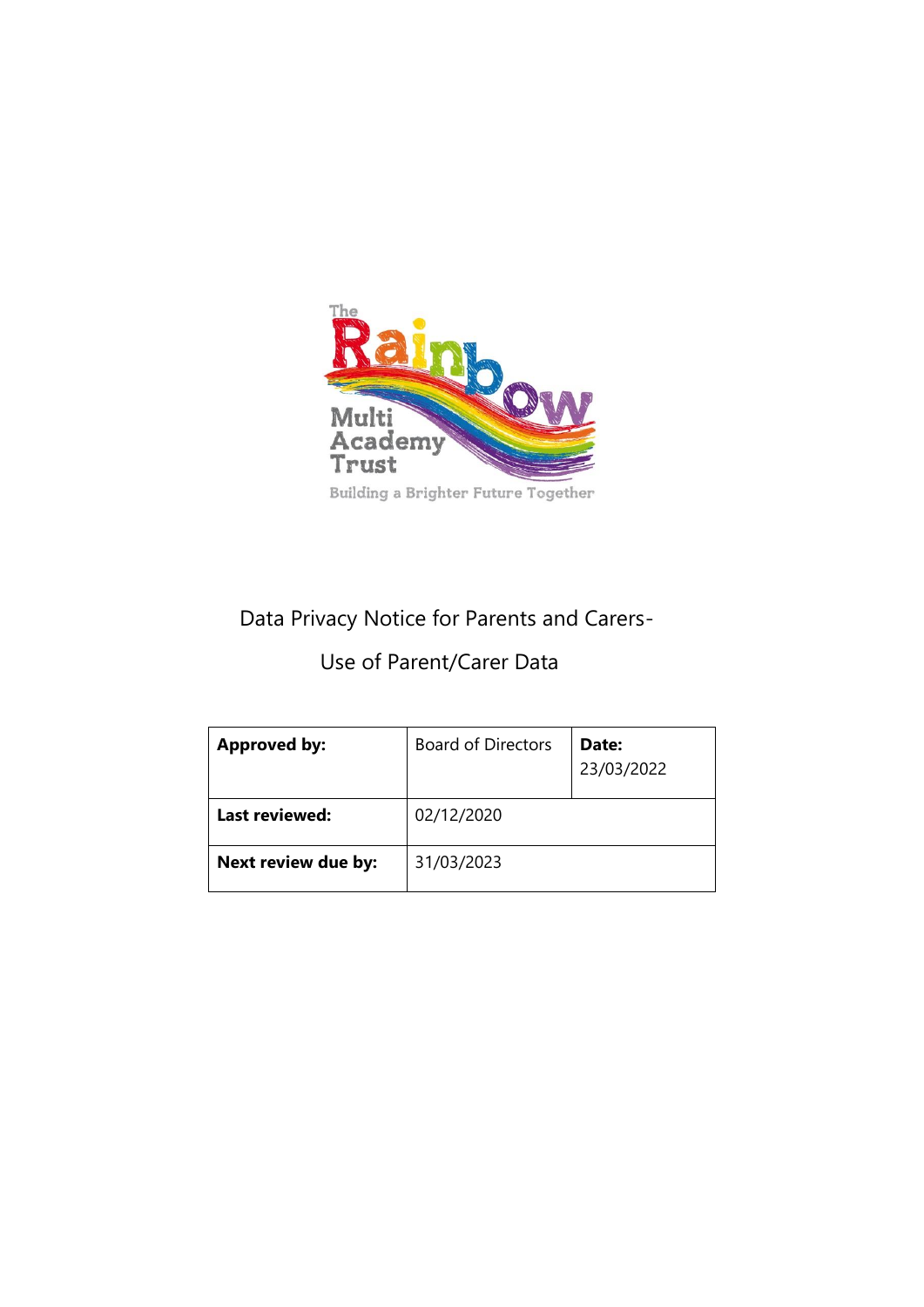We, The Rainbow Multi Academy Trust, Unit 7, King Edward Mine, Troon, Camborne, Cornwall. TR14 9HW, are the 'Data Controller' for the purposes of UK data protection law. Our Data Protection Officer is Glyn Pascoe (see 'Contact us' section below).

# **1.1 What is a 'privacy notice'?**

It's your right under UK data protection law for you to be informed about how organisations use your data. A privacy notice is often called a 'fair processing notice' and is designed to inform individuals when data about them is collected, held and processed. This privacy notice is designed to explain how we collect, store and process parent / carer data.

Typical examples of personal data are:

- Contact details such as name, address, phone numbers, email addresses
- Date of birth
- Gender
- Family circumstances
- Safeguarding information including court orders or professional involvement
- Correspondence and contact with us including complaints you have made
- CCTV images captured on our sites (non facial recognition)
- Safeguarding information
- Usage data relating to interactions with our IT systems

The above list should be viewed as a non-exhaustive list and additional data may be stored where it is deemed relevant. Information may also be received from other organisations such as schools, authorities or the DfE (Department for Education). In addition, certain 'special categories' of more sensitive data may also be stored, including (but not limited to):

- Health data, both physical and mental
- Details of any support provision with third parties such as social services or external bodies
- Ethnicity and languages spoken
- Eligibility for benefits
- Faith schools may collect religion as part of admission arrangements

## **1.2 What is the purpose of holding the data?**

- To help support pupil learning and development by reporting progress
- To provide pastoral care and keep you informed
- To process any financial transactions and payments
- To ensure pupil welfare and safeguarding
- To comply with the relevant laws around data sharing and statutory reporting
- To assess and improve the quality of our teaching and support systems
- To carry out research

# **1.3 Use of personal data in automated decision making and profiling?**

We do not process and personal data through automated decision making or profiling.

# **1.4 Use of personal data for marketing**

Where you have given us permission, we may send you information by email, text or post promoting events, campaigns, charitable causes or services that we believe may be of interest to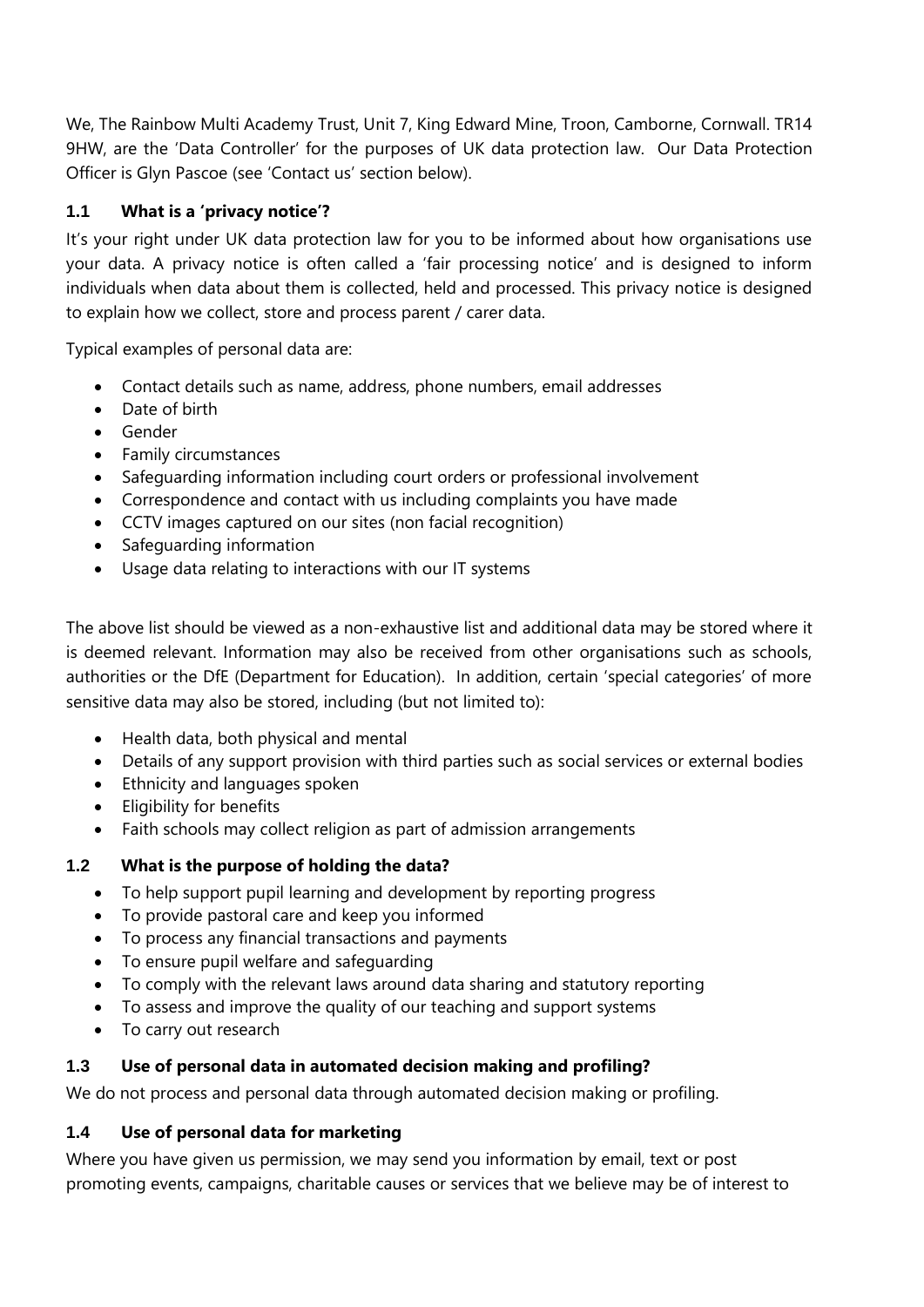you. You are able to withdraw your consent, known as 'opting out' of these communications at any time, either by following unsubscribe instructions or by contacting our DPR to formally withdraw your permission.

# **1.5 What is our lawful purpose?**

Data must only be collected and processed when allowable by law. Typically, this is when:

- We are required to process data to deliver our service as an academy
- We are required to hold data to comply with legal obligations
- It is in the public interest to do so

In addition to the above, it is allowable to hold/process personal data when we have received consent to do so and/or the data allows us to protect your child's or someone else's vital interests.

Some of the reasons listed above for collecting and using your personal data may overlap, and there may be several grounds which justify our use of this data.

## **1.6 What is our basis for using special category data?**

We only collect, store and process special category data when we have both a lawful basis and one of the below conditions for processing as set out in UK data protection law:

- Explicit consent has been obtained
- Protecting an individual's vital interests in emergency cases where you are physically or legally incapable of giving consent
- The data has already been made public by you
- Processing for legal claims
- Processing it for substantial public interest as defined in legislations
- Processing for health or social care purposes, and the processing is done by or under the direction of a health or social work professional or by another person obliged to confidentially under law
- Processing for public health reasons, and the processing is done by or under the direction of a health professional or by another person obliged to confidentially under law
- Processing for archiving purposes, scientific or historical research purposes or for statistical purposes and the processing is in the public interest.
- Performing an obligation or right in relation to employment, social security or social protection law

Criminal offence data is only collected, stored and processed when we have both a lawful basis and one of the below conditions for processing as set out in UK data protection law:

- Consent has been obtained
- Protecting an individual's vital interests in emergency cases where you are physically or legally incapable of giving consent
- The data has already been made public by you
- Processing it for or in connection with legal proceedings, to obtain legal advice or exercise or defence of establishment legal rights
- Processing for reasons of substantial public interest as defined in legislation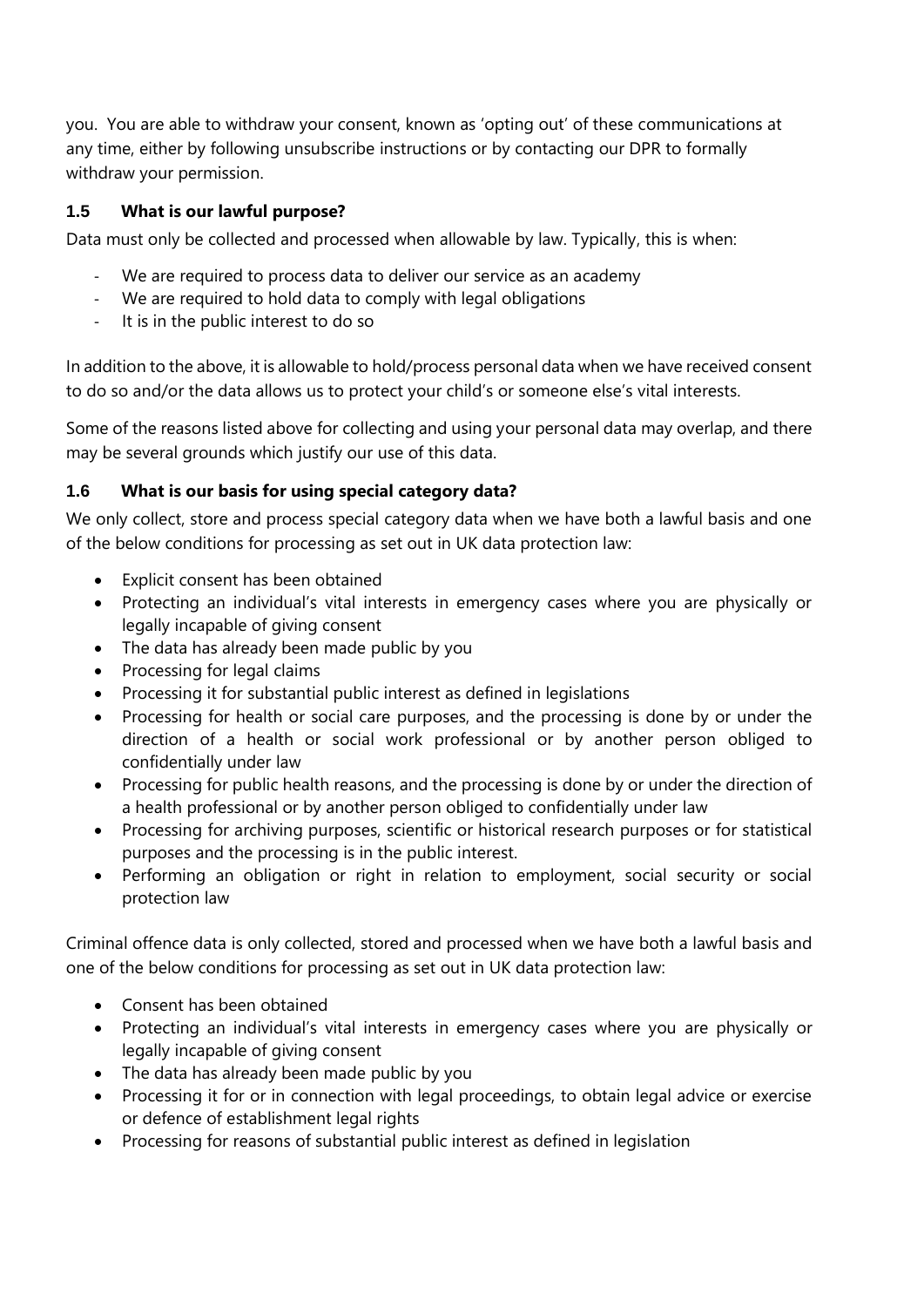## **1.7 How is information collected?**

Personal data will fall into two categories: mandatory (in as much as you must comply with the request to provide the data) and optional (where there is a choice whether to supply information or not). As a Data Controller, we must highlight to you which of the above scenarios is applicable.

Most of the data we hold about you will come from you, but we may also hold data about you from:

- Local authorities
- Government departments or agencies
- Your children
- Police, courts, tribunals

## **1.8 How is data stored?**

Personal data is kept secure and is retained for the duration of your child's attendance at our academy. Certain data may be retained after the pupil leaves the academy in order to comply with our legal obligations. The data will be subject to our standard retention period followed by secure disposal.

A copy of this schedule can be obtained from The [Information and Records Management Society's](http://irms.org.uk/?page=schoolstoolkit&terms=%22toolkit+and+schools%22)  [Toolkit for Schools.](http://irms.org.uk/?page=schoolstoolkit&terms=%22toolkit+and+schools%22)

## **1.9 How we share your data?**

Data will not be shared with any third party without consent unless either allowable by law or indicated as part of our policies. Assuming either of the above apply, data can be shared with:

- Central government and our local authority (Cornwall) to meet our legal obligations to share certain information
- The Department for Education to meet our legal obligations to share certain information
- Educators and examining bodies to meet our legal obligations and to support pupil learning
- Our regulator Ofsted to meet our legal obligations
- Suppliers and service providers to enable them to provide the service we have contracted them for such as parent contact information for text/SMS/app messaging services
- Financial organisations to enable them to provide the service we have contracted them for, such as bank account details to enable paying of invoices
- Health authorities to provide appropriate pastoral care and to protect pupil welfare, such as attendance and medical conditions
- Health and social welfare organisations to meet our legal obligations and to provide appropriate pastoral care and to protect pupil welfare, such as attendance, attainment and medical conditions
- Professional advisers and consultants to support pupil learning and enable them to provide the service we have contracted them for, such as progress, attainment and attendance
- Charities and voluntary organisations to support pupil learning and welfare, such as behavioural and social and emotional characteristics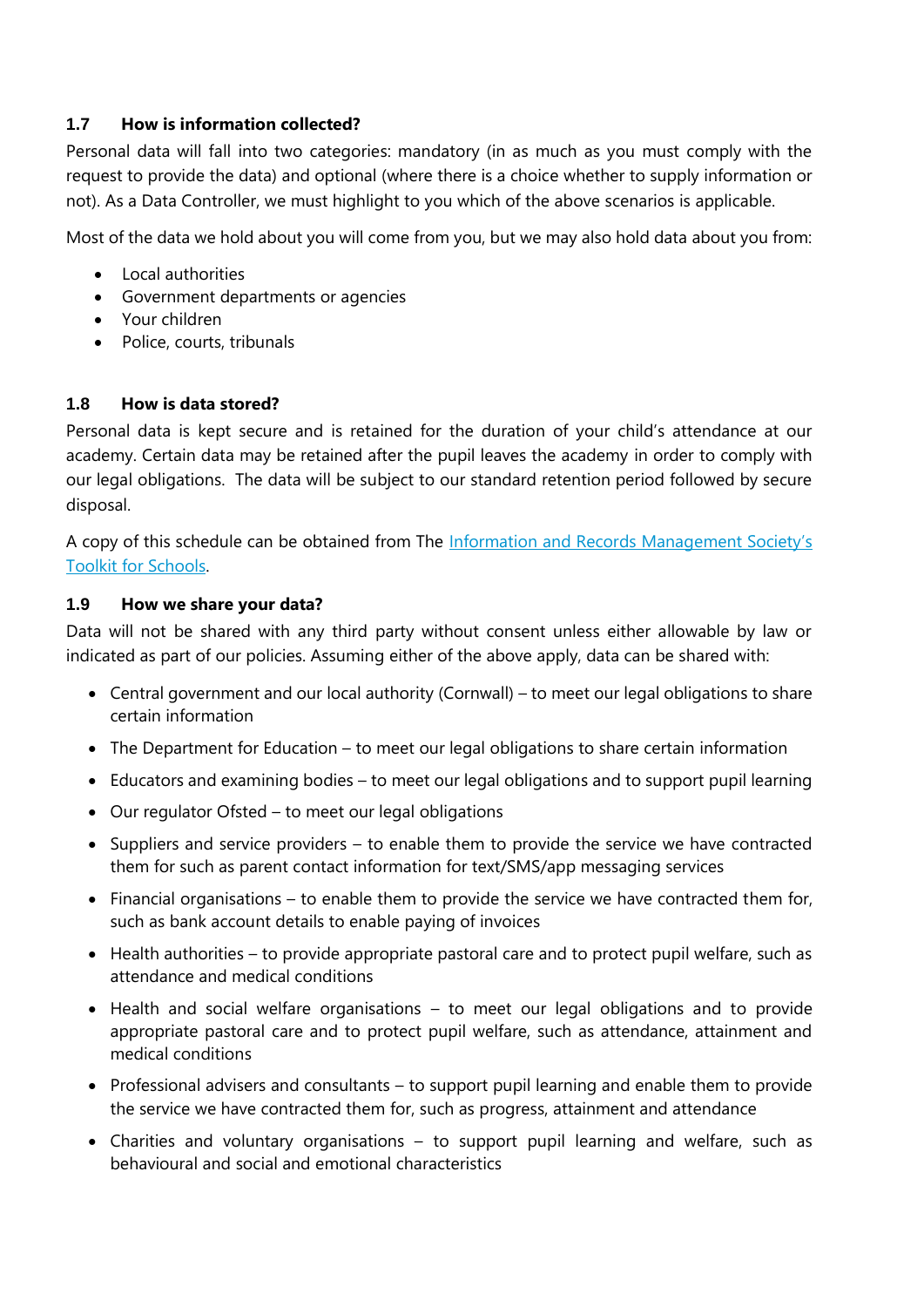• Police forces, courts, tribunals – to meet our legal obligations to share certain information with them, such as safeguarding

Where allowable and appropriate, data may be transferred internationally in accordance with UK data protection law.

# **1.10 How can I see what personal information is held about me? Your rights**

Parents and carers are able to gain access to a report of the data held about them. To do so, please complete a 'subject access request'. If we do hold information about you, we will provide the following information:

- A description of the data
- A reason for holding the data
- Where we obtained the data if not from you or your child
- How long the data will be retained for
- Whether the data has been shared and with whom
- Whether any automated decision-making has been applied
- A copy of the data in an intelligible format

To request access please contact your academy's Data Protection Representative.

## **1.11 Other rights**

As a data subject, you have the right to:

- Formally object to the use of your data if it is likely to cause or result in damage, upset or distress
- In certain circumstances have inaccurate data corrected, removed or restrictions placed on its processing
- In certain circumstances have the data we hold about you deleted or destroyed
- In certain circumstances, be notified of a data breach
- Claim compensation for damages caused by a breach of the data protection regulations
- Make a complaint to the Information Commissioner's Office (ICO)
- Object to the use of your data in decisions being made by automated processes
- Prohibit your data being used to send direct marketing

To exercise any of these rights, please contact your academy's Data Protection Representative (DPR).

## **1.12 Complaints process**

To make a complaint or discuss a situation where you believe your data may be being misused, please contact the academy in the first instance, requesting to speak to the Data Protection Representative.

The Information Commissioner's Office (ICO) can also receive complaints around data handling:

- Via their web form at:<https://ico.org.uk/make-a-complaint/>
- Via live chat on the ICO website
- By calling: 0303 123 1113
- In writing to: Information Commissioner's Office, Wycliffe House, Water Lane, Wilmslow, Cheshire, SK9 5AF